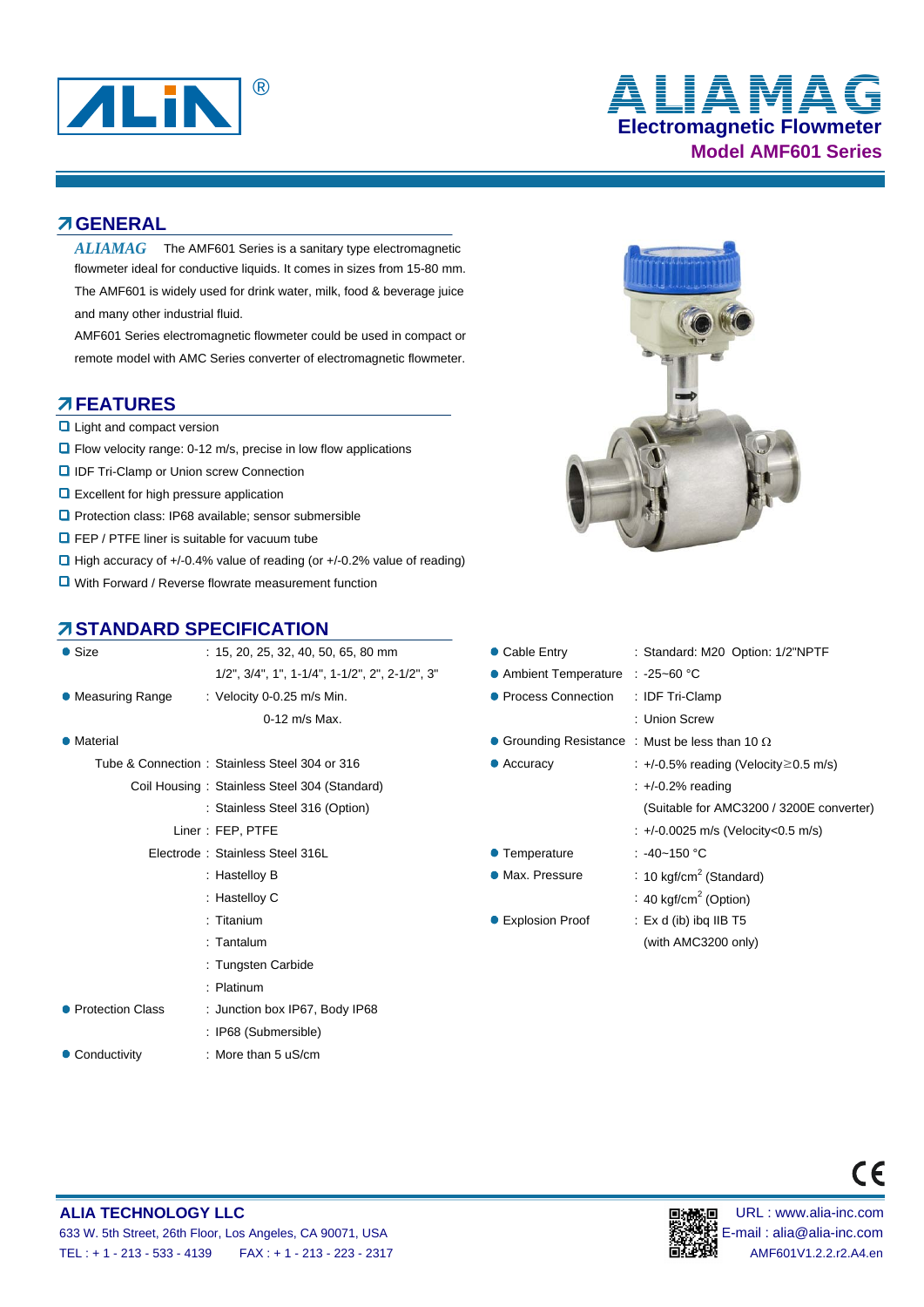### **FLOW RANGE**

Unit: m<sup>3</sup>/hr

Unit: mm

|    | <b>Normal Size</b> | <b>Flow Range &amp; Velocity Table</b> |                    |                   |                    |                    |            |                    |
|----|--------------------|----------------------------------------|--------------------|-------------------|--------------------|--------------------|------------|--------------------|
| mm | <b>Inch</b>        | Min.<br>$0 - 0.25$ m/s                 | 1.0 <sub>m/s</sub> | $2.0 \text{ m/s}$ | 3.0 <sub>m/s</sub> | 5.0 <sub>m/s</sub> | $10.0$ m/s | Max.<br>$0-12$ m/s |
| 15 | 1/2"               | 0.16<br>0<br>to                        | 0.64               | 1.27              | 1.91               | 3.18               | 6.4        | $0$ to $7.6$       |
| 20 | 3/4"               | 0.28<br>0<br>to                        | 1.13               | 2.26              | 3.39               | 5.65               | 11.3       | $0$ to 13.6        |
| 25 | 1"                 | 0.44<br>0<br>to                        | 1.77               | 3.53              | 5.30               | 8.84               | 17.7       | 0 to $21.2$        |
| 32 | $1 - 1/4"$         | 0.72<br>0<br>to                        | 2.90               | 5.79              | 8.69               | 14.5               | 29.0       | 0 to 34.7          |
| 40 | $1 - 1/2"$         | 1.13<br>0<br>to                        | 4.52               | 9.05              | 13.6               | 22.6               | 45.2       | 0 to $54.3$        |
| 50 | 2"                 | 1.77<br>0<br>to                        | 7.07               | 14.1              | 21.2               | 35.3               | 70.7       | 0 to 84.8          |
| 65 | $2 - 1/2"$         | 2.99<br>0<br>to                        | 11.9               | 23.9              | 35.8               | 59.7               | 119        | 0 to 143           |
| 80 | 3"                 | 4.52<br>0<br>to                        | 18.1               | 36.2              | 54.3               | 90.5               | 181        | 0 to 217           |

## **ZDIMENSIONS**



|    | <b>Size</b> | Dimensions (mm) | Weight |     |     |
|----|-------------|-----------------|--------|-----|-----|
| mm | Inch        |                 | D      | н   | kg  |
| 15 | 1/2"        | 150             | 87     | 135 | 2.1 |
| 20 | 3/4"        | 150             | 87     | 135 | 2.3 |
| 25 | 1"          | 150             | 87     | 135 | 2.5 |
| 32 | $1 - 1/4"$  | 150             | 92     | 140 | 3.0 |
| 40 | $1 - 1/2"$  | 150             | 102    | 150 | 4.0 |
| 50 | 2"          | 150             | 112    | 160 | 4.8 |
| 65 | $2 - 1/2"$  | 210             | 132    | 180 | 6.0 |
| 80 | 3"          | 210             | 144    | 192 | 8.0 |

# **TRI-CLAMP SPECIFICATIONS**



|      |  |      | <b>HAB</b> |            |      |            |      |
|------|--|------|------------|------------|------|------------|------|
| Pipe |  | 1"   |            | $1 - 1/2"$ | 2"   | $2 - 1/2"$ | 3"   |
| Size |  | 25   |            | 40         | 50   | 65         | 80   |
| ID   |  | 22.1 |            | 34.8       | 47.5 | 60.2       | 72.9 |
| OD   |  | 25.4 |            | 38.1       | 50.8 | 63.5       | 76.2 |
| Α    |  | 50.4 |            | 50.4       | 64.0 | 77.4       | 91.0 |
| С    |  | 43.6 |            | 43.6       | 56.3 | 70.6       | 83.3 |

|   |      |      |      |      |            | <b>HDB (DIN 32676)</b> |      |            |      |
|---|------|------|------|------|------------|------------------------|------|------------|------|
|   | Pipe | 1/2" | 3/4" | 1"   | $1 - 1/4"$ | $1 - 1/2"$             | 2"   | $2 - 1/2"$ | 3"   |
| Α | Size | 15   | 20   | 25   | 32         | 40                     | 50   | 65         | 80   |
|   | ID   | 16.0 | 20.0 | 26.0 | 32.0       | 38.0                   | 50.0 | 66.0       | 81.0 |
|   | OD   | 20.0 | 24.0 | 30.0 | 36.0       | 42.0                   | 54.0 | 70.0       | 85.0 |
|   | A    | 34.0 | 34.0 | 50.5 | 50.5       | 50.5                   | 64.0 | 91.0       | 106  |
|   | С    | 27.5 | 27.5 | 43.5 | 43.5       | 43.5                   | 56.5 | 83.5       | 97.0 |

|      |      |      |      | <b>HKB (ISO 2852)</b> |            |      |            |      |
|------|------|------|------|-----------------------|------------|------|------------|------|
| Pipe | 1/2" | 3/4" | 1"   | $1 - 1/4"$            | $1 - 1/2"$ | 2"   | $2 - 1/2"$ | 3"   |
| Size | 15   | 20   | 25   | 32                    | 40         | 50   | 65         | 80   |
| ID   | 17.2 | 21.3 | 22.6 | 31.3                  | 35.6       | 48.6 | 60.3       | 72.9 |
| 0D   | 21.2 | 25.3 | 25.6 | 34.3                  | 38.6       | 51.6 | 64.1       | 76.7 |
| A    | 34.0 | 34.0 | 50.5 | 50.5                  | 50.5       | 64.0 | 77.5       | 91.0 |
| С    | 27.5 | 27.5 | 43.5 | 43.5                  | 43.5       | 56.5 | 70.5       | 83.5 |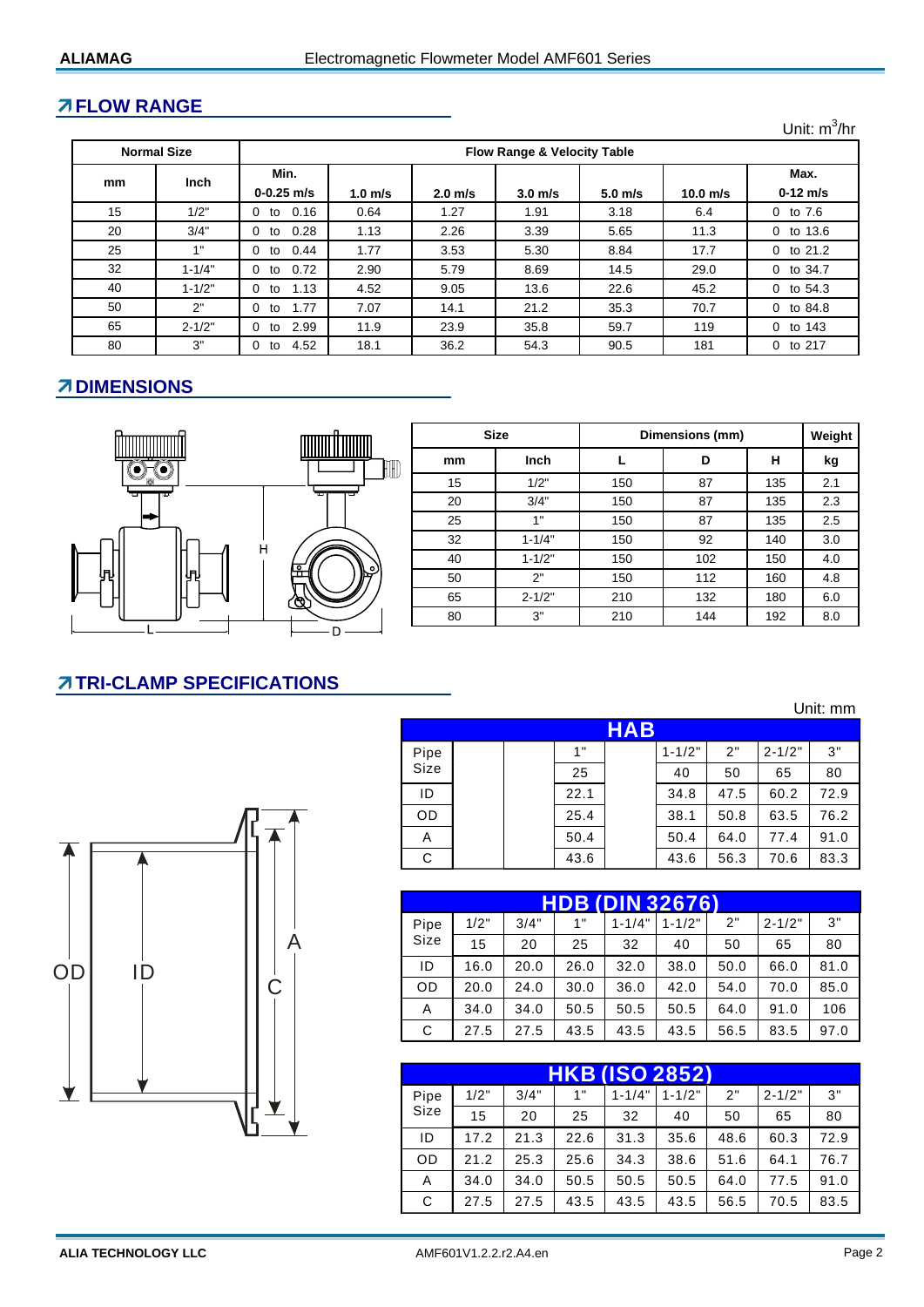#### **WIRING DIAGRAM**



## *MODEL SELECTION GUIDE*

| <b>AMF601 Series</b>             |             |         |                       |   |       |            |      |                                                           |  |  |
|----------------------------------|-------------|---------|-----------------------|---|-------|------------|------|-----------------------------------------------------------|--|--|
| Example: AMF601-F080-SK6-030-X/P |             |         |                       |   |       |            |      |                                                           |  |  |
| AMF601-                          | $\mathsf X$ | XXX     | $\mathord{\text{-x}}$ | X | $X -$ | <b>XXX</b> | $-X$ | Description                                               |  |  |
|                                  | $\mathsf F$ |         |                       |   |       |            |      | <b>FEP</b>                                                |  |  |
| Liner                            | P           |         |                       |   |       |            |      | PTFE                                                      |  |  |
| Size                             |             | 015-080 |                       |   |       |            |      | 15-80 mm                                                  |  |  |
|                                  |             |         | -S                    |   |       |            |      | Stainless Steel 316L                                      |  |  |
| -T<br>-B                         |             |         |                       |   |       | Titanium   |      |                                                           |  |  |
|                                  |             |         |                       |   |       |            |      | Hastelloy B                                               |  |  |
| <b>Electrode Material</b>        |             |         | -C                    |   |       |            |      | Hastelloy C                                               |  |  |
|                                  |             |         | -A                    |   |       |            |      | Tantalum                                                  |  |  |
|                                  |             |         | -P                    |   |       |            |      | Platinum                                                  |  |  |
|                                  |             |         | -U                    |   |       |            |      | <b>Tungsten Carbide</b>                                   |  |  |
|                                  |             |         | $-Z$                  |   |       |            |      | Others                                                    |  |  |
|                                  |             |         |                       | A |       |            |      | Tri-Clamps, HAB                                           |  |  |
| <b>Process Connection</b>        |             |         |                       | D |       |            |      | Tri-Clamps, HDB (DIN 32676)                               |  |  |
|                                  |             |         |                       | K |       |            |      | Tri-Clamps, HKB (ISO2852)                                 |  |  |
|                                  |             |         |                       | S |       |            |      | Screw Unions (DIN 11851)                                  |  |  |
|                                  |             |         |                       |   | $4-$  |            |      | S.S. 304 Connections / S.S. 304 Housing                   |  |  |
| Connections / Housing Material   |             |         |                       |   | 6-    |            |      | S.S. 316 Connections / S.S. 304 Housing                   |  |  |
|                                  |             |         |                       |   | $9-$  |            |      | S.S. 316 Connections / S.S. 316 Housing                   |  |  |
| Installation & Cable Length      |             |         |                       |   |       | <b>NNN</b> |      | <b>Compact Version</b>                                    |  |  |
|                                  |             |         |                       |   |       | 010-300    |      | Remote Version, Cable 10-300 m                            |  |  |
|                                  |             |         |                       |   |       |            | $-N$ | None                                                      |  |  |
|                                  |             |         |                       |   |       |            | -X   | Explosion Proof, Ex d (ib) ibq IIB T5 (with AMC3200 Only) |  |  |
| Option                           |             |         |                       |   |       |            | -P   | Pressure Higher Than 10 kgf/cm <sup>2</sup>               |  |  |
|                                  |             |         |                       |   |       |            | -T1  | Max. Temp.: 120-140 °C                                    |  |  |
|                                  |             |         |                       |   |       |            | -T2  | Max. Temp.: 140-150 °C                                    |  |  |
|                                  |             |         |                       |   |       |            |      | -PT Cable Entry 1/2" NPTF                                 |  |  |